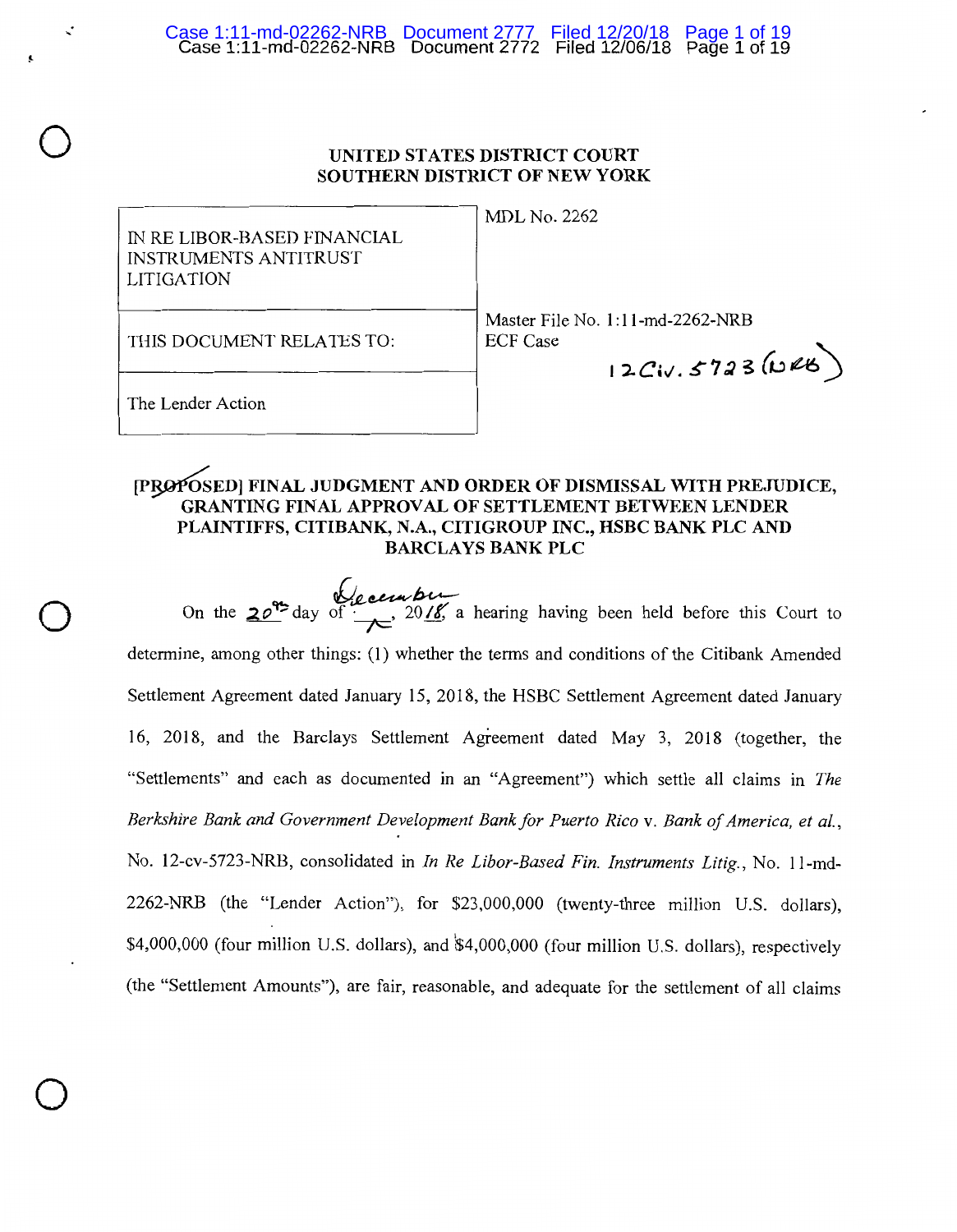## Case 1:11-md-02262-NRB Document 2772 Filed 12/06/18 Page 2 of 19 Case 1:11-md-02262-NRB Document 2777 Filed 12/20/18 Page 2 of 19

 $\bigcirc$ 

 $\ddot{\downarrow}$ 

 $\bigcirc$ 

 $\bigcirc$ 

asserted by the Lender Class<sup>1</sup> against Citibank, N.A. and Citigroup Inc. (collectively, "Citibank"), HSBC Bank plc ("HSBC"), and Barclays Bank plc ("Barclays") (together with Citibank and HSBC, the "Settling Defendants"), particularly in light of the fact that this Court has dismissed claims against HSBC and its affiliate and Barclays for lack of personal jurisdiction and denied class certification with respect to Citibank; and (2) whether to approve the proposed Plan of Distribution as a fair and reasonable method to allocate the respective Net Settlement Funds among the Lender Class Members; and

The Court having considered all matters submitted to it at the hearing and otherwise; and

It appearing that the Notice substantially in the form approved by the Court in the Court's Order Preliminarily Approving Settlement ("Preliminary Approval Order") was mailed to all reasonably identifiable potential members of the Lender Class; and

It appearing that the Summary Notice substantially in the form approved by the Court in the Preliminary Approval Order was published in accordance with the Preliminary Approval Order and the specifications of the Court;

NOW, THEREFORE, IT IS HEREBY ORDERED, ADJUDGED AND DECREED THAT:

1. Unless indicated otherwise, capitalized terms used herein have the same meanings defined in each of the Agreements.

2. For purposes of finally approving the Settlements, the Court has jurisdiction over the subject matter of the Lender Action, Lender Plaintiffs, all Lender Class Members, and, solely

<sup>&</sup>lt;sup>1</sup> "Lender Class" refers to: "All lending institutions headquartered in the United States, including its fifty (50) states and United States territories, that originated loans, held loans, held interests in loans, owned loans, owned interests in loans, purchased loans, purchased interests in loans, sold loans, or sold interests in loans with interest rates based upon USD LIBOR between August I, 2007 and May 31, 2010."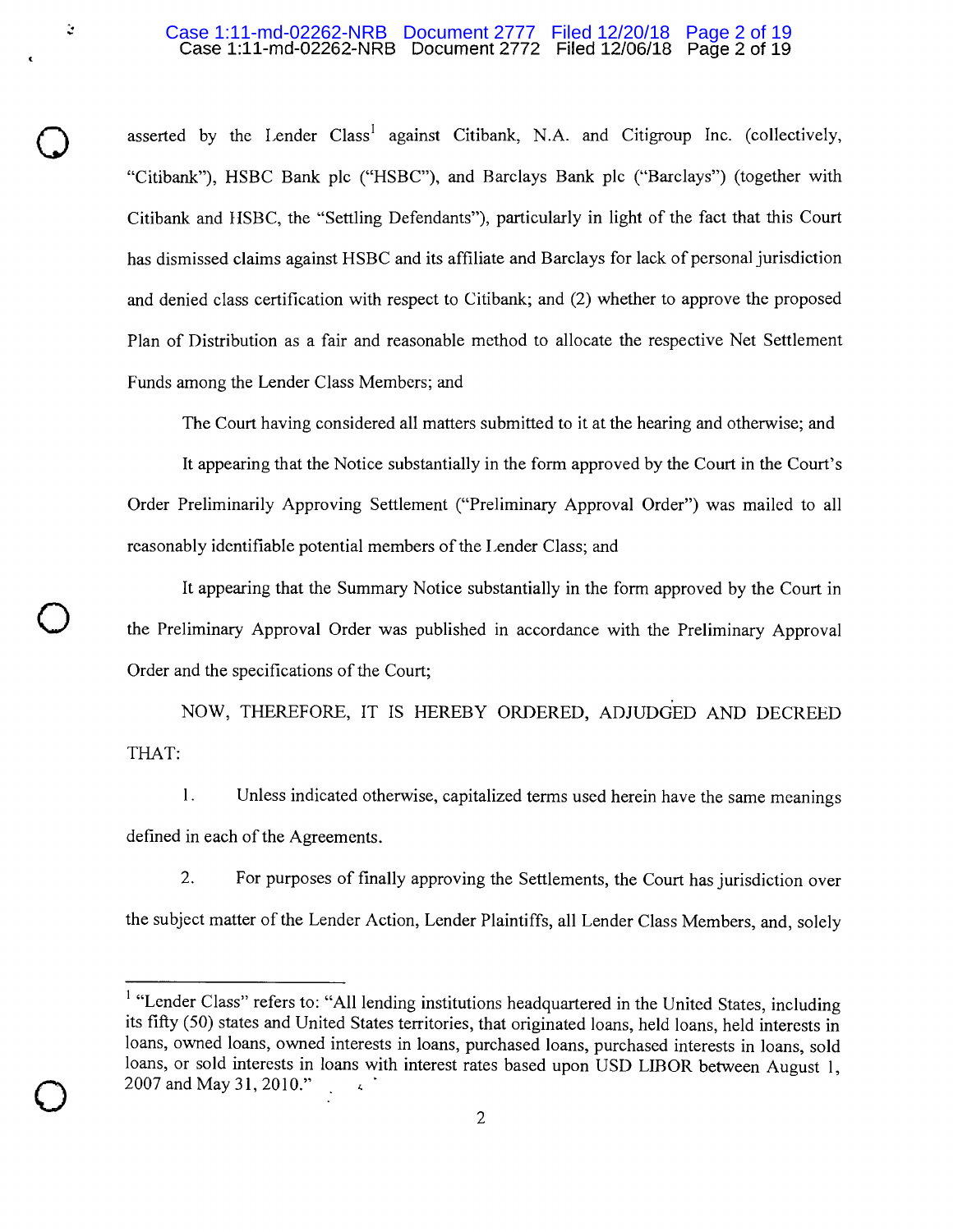for purposes of effectuating the Settlements and subject to the limitations contained in the Agreements, the Settling Defendants.

3. Excluded from the Lender Class Members are those Persons who filed valid and timely Requests for Exclusion in accordance with each respective Agreement (the "Opt-Outs") (paragraph 5(c) of each of the Agreements). The Opt-Outs are listed in Exhibit A.

4. The Court hereby finds that the forms and methods of notifying the Lender Class of the Settlements and their terms and conditions met the requirements of the United States Constitution (including the Due Process Clause), Rule 23 of the Federal Rules of Civil Procedure, and all other applicable law and rules; constituted the best notice practicable under the circumstances; and constituted due and sufficient notice to all Lender Class Members entitled thereto of these proceedings and the matters set forth herein, including the Settlements and Plan of Distribution. No Lender Class Member is relieved from the terms of the Agreements, including the releases provided for therein, based upon the contention or proof that such Lender Class Member failed to receive actual or adequate notice. A full opportunity has been offered to all Lender Class Members to object to the Settlements and to participate in the hearing thereon. The Court further finds that the notice provisions of the Class Action Fairness Act, 28 U.S.C. § 1715, were fully discharged and that the statutory waiting period has elapsed. Thus, it is hereby determined that all Lender Class Members are bound by this Final Judgment and Order of Dismissal with Prejudice, except those persons listed on Exhibit A to this Final Judgment and Order of Dismissal with Prejudice.

 $\bigcirc$ 

 $\bigcirc$ 

5. Pursuant to, and in accordance with, Rule 23 of the Federal Rules of Civil Procedure, the Court hereby approves the Settlements as fair, reasonable and adequate, and in the best interests of the Lender Class, in all respects (including, without limitation: the amounts paid

/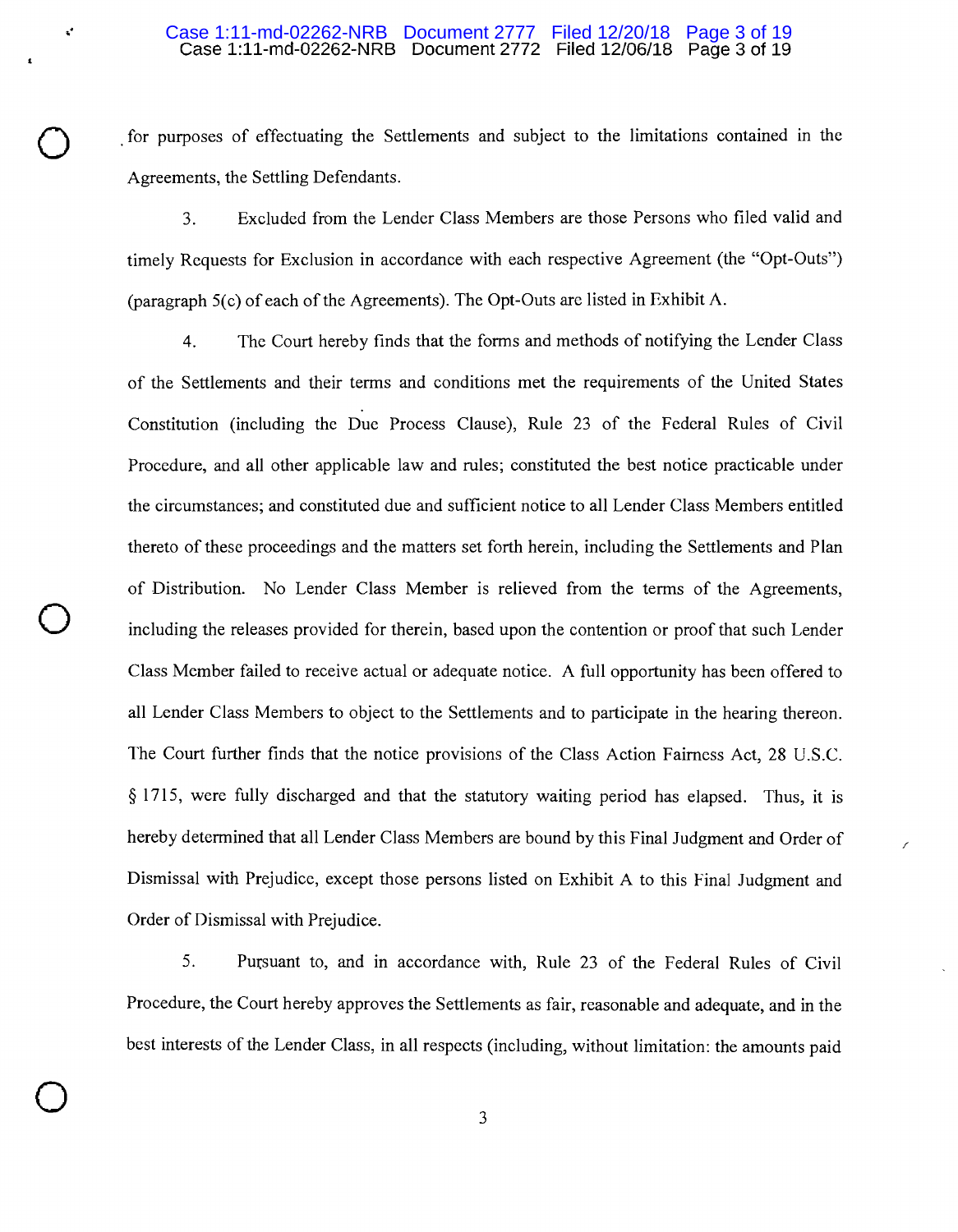## Case 1:11-md-02262-NRB Document 2772 Filed 12/06/18 Page 4 of 19 Case 1:11-md-02262-NRB Document 2777 Filed 12/20/18 Page 4 of 19

,,

 $\bigcirc$ 

 $\bigcirc$ 

 $\bigcirc$ 

under the Settlements; the Releases provided for herein; and the dismissal with prejudice of the claims provided for herein). Lender Plaintiffs and Settling Defendants (the "Parties") are directed to consummate the Settlements in accordance with the terms and provisions of each of the Agreements.

6. All of the claims asserted in the Lender Action are hereby dismissed on the merits with prejudice as to the Settling Defendants and HSBC Holdings plc. The Parties shall bear their own costs and expenses, except as otherwise expressly provided in the Agreements.

7. This Court orders that: Releasing Parties hereby release and forever discharge the Released Parties from any and all Released Claims. Releasing Parties are hereby permanently and forever enjoined from prosecuting, attempting to prosecute, or assisting others in the prosecution of the Released Claims against the Released Parties, as set forth in the Agreements. For the purposes of this Final Judgment and Order of Dismissal with Prejudice:

- "Releasing Parties", with respect to Citibank, means, individually and collectively, Lender Plaintiffs and each Lender Class Member, on behalf of themselves and any of their respective past or present officers, directors, stockholders, agents, employees, legal representatives, partners, associates, trustees, beneficiaries, parents, subsidiaries, divisions, affiliates, heirs, executors, administrators, purchasers, predecessors, successors, and assigns, whether or not they object to the Settlement and whether or not they make a claim for payment from the Net Settlement Fund.
- b. "Releasing Parties", with respect to HSBC, means, individually and collectively, Lender Plaintiffs and each Lender Class Member, on behalf of themselves and any of their respective past or present o(ficers, directors,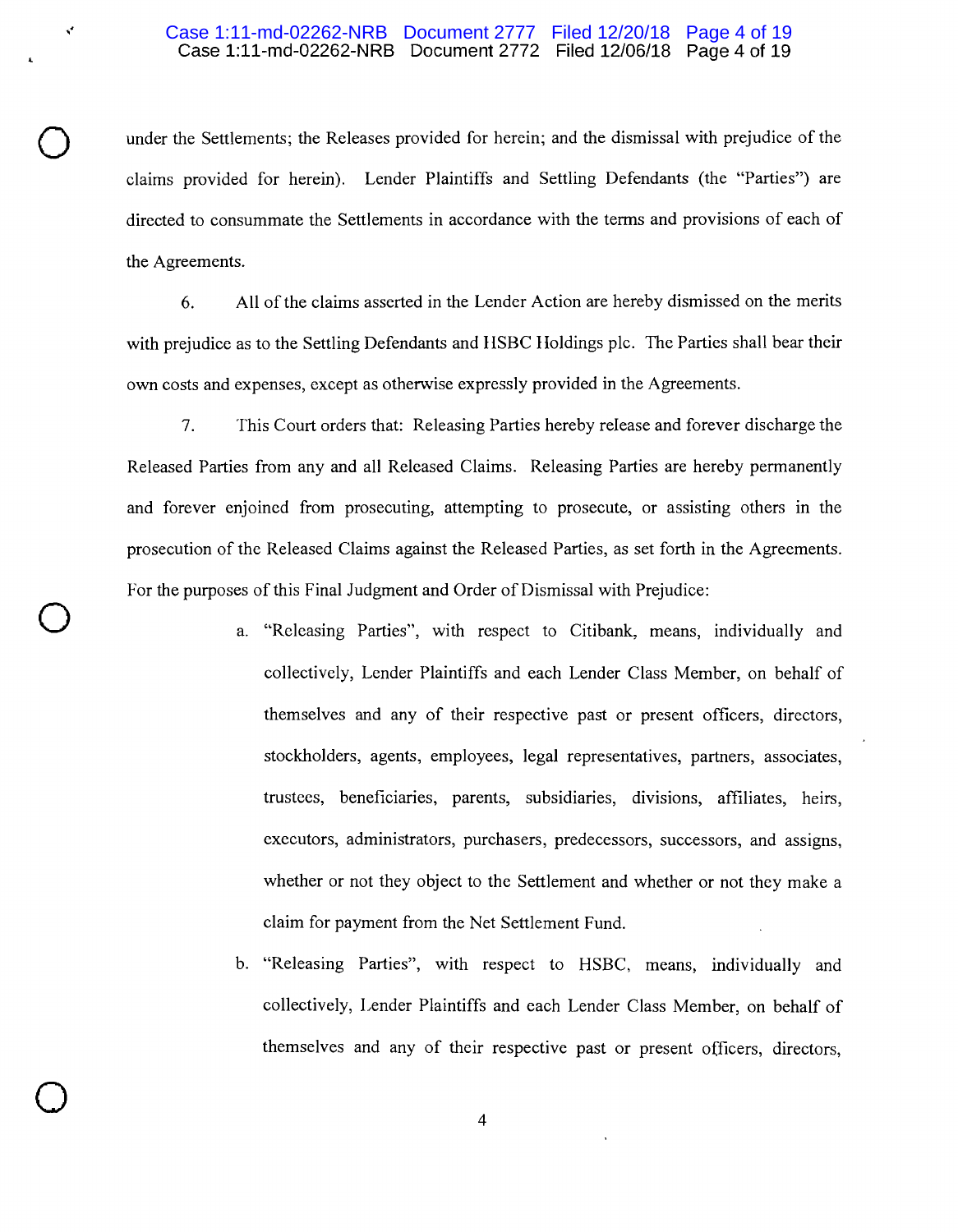#### Case 1:11-md-02262-NRB Document 2772 Filed 12/06/18 Page 5 of 19 Case 1:11-md-02262-NRB Document 2777 Filed 12/20/18 Page 5 of 19

 $\mathbf{v}$ 

 $\bigcirc$ 

 $\bigcirc$ 

 $\bigcirc$ 

stockholders, agents, employees, legal representatives, partners, associates, trustees, parents, subsidiaries, divisions, affiliates, heirs, executors, administrators, purchasers, predecessors, successors, and assigns, whether or not they object to the settlement set forth in the Agreements and whether or not they make a claim for payment from the Net Settlement Fund.

- c. "Releasing Parties", with respect to Barclays, means, individually and collectively, Lender Plaintiffs and each Lender Class Member, on behalf of themselves and any of their respective past or present officers, directors, stockholders, agents, employees, legal representatives, partners, associates, trustees, beneficiaries, parents, subsidiaries, divisions, affiliates, heirs, executors, administrators, purchasers, predecessors, successors, and assigns, whether or not they object to the settlement set forth in the Barclays Agreement and whether or not they make a claim for payment from the Net Settlement Fund.
- d. "Released Claims" means any and all manner of claims, rights, demands, obligations, damages, actions or causes of action, cross-claims, counterclaims, judgments, suits, obligations, debts, setoffs, rights of recovery, charges or liabilities of any kind whatsoever (however denominated), of every nature and description, whether known or unknown, whether suspected or unsuspected, whether class or individual, whether fixed or contingent, in law or in equity, whether arising under federal, state, common, statutory or foreign law or regulation (including Rule 11 of the Federal Rules of Civil Procedure), whether directly, representatively, derivatively, or in any other capacity, that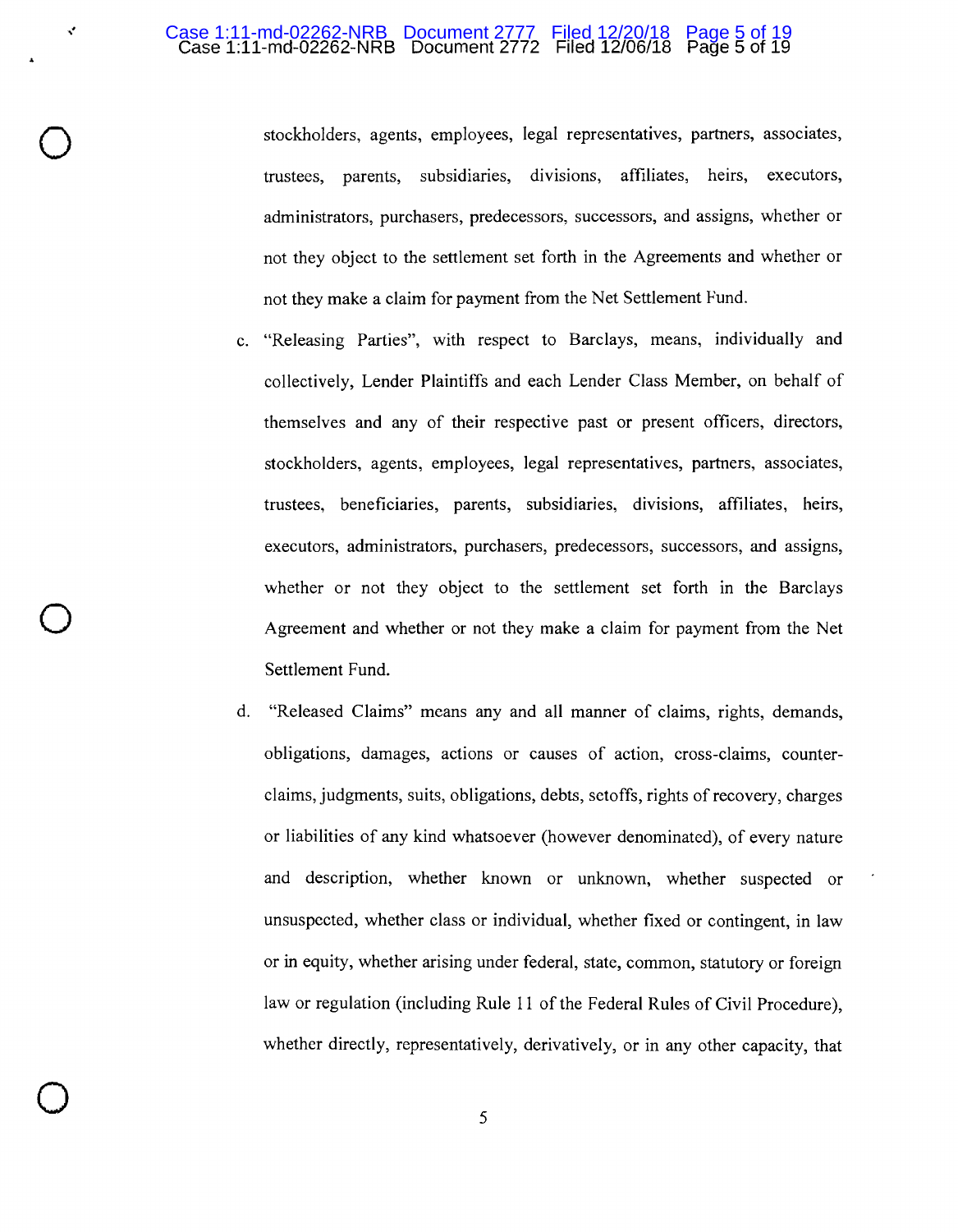## Case 1:11-md-02262-NRB Document 2772 **Filed** 12/06/18 Page 6 of 19 Case 1:11-md-02262-NRB Document 2777 Filed 12/20/18 Page 6 of 19

 $\mathbf{v}$ 

 $\bigcirc$ 

 $\bigcirc$ 

 $\bigcirc$ 

arise out of or relate in any way to (i) the origination, ownership, holding, purchase, or sale of loans or interests in loans with interest rates based upon U.S. Dollar LIBOR, and (ii) the acts, facts, statements, or omissions that were or could have been alleged or asserted by the Lender Plaintiffs or any Lender Class Member in the Lender Action or in any other action in any court or forum, except for claims relating to enforcement of the Settlement.

- e. "Released Party" or "Released Parties", as to Citibank, means Citibank and each of its past or present direct and indirect parents (including holding companies), subsidiaries, affiliates, associates (all as defined in SEC Rule 12b-2 promulgated pursuant to the Securities Exchange Act of 1934), predecessors, successors, and each of their respective officers, directors, employees, agents, attorneys, insurers, underwriters, legal or other representatives, trustees, heirs, executors, administrators, advisors, and assigns. Released Parties does not include: (i) any of the other Defendants or (ii) any other Person formerly named as a party in the Lender Action.
- f. "Released Party" or "Released Parties", as to HSBC, means HSBC, HSBC Holdings plc, and each of their past or present direct and indirect parents (including holding companies), subsidiaries, affiliates, associates (all as defined in SEC Rule 12b-2 promulgated pursuant to the Securities Exchange Act of 1934), predecessors, successors, and each of their respective officers, directors, employees, agents, attorneys, insurers, underwriters, legal or other representatives, trustees, heirs, executors, administrators, advisors, and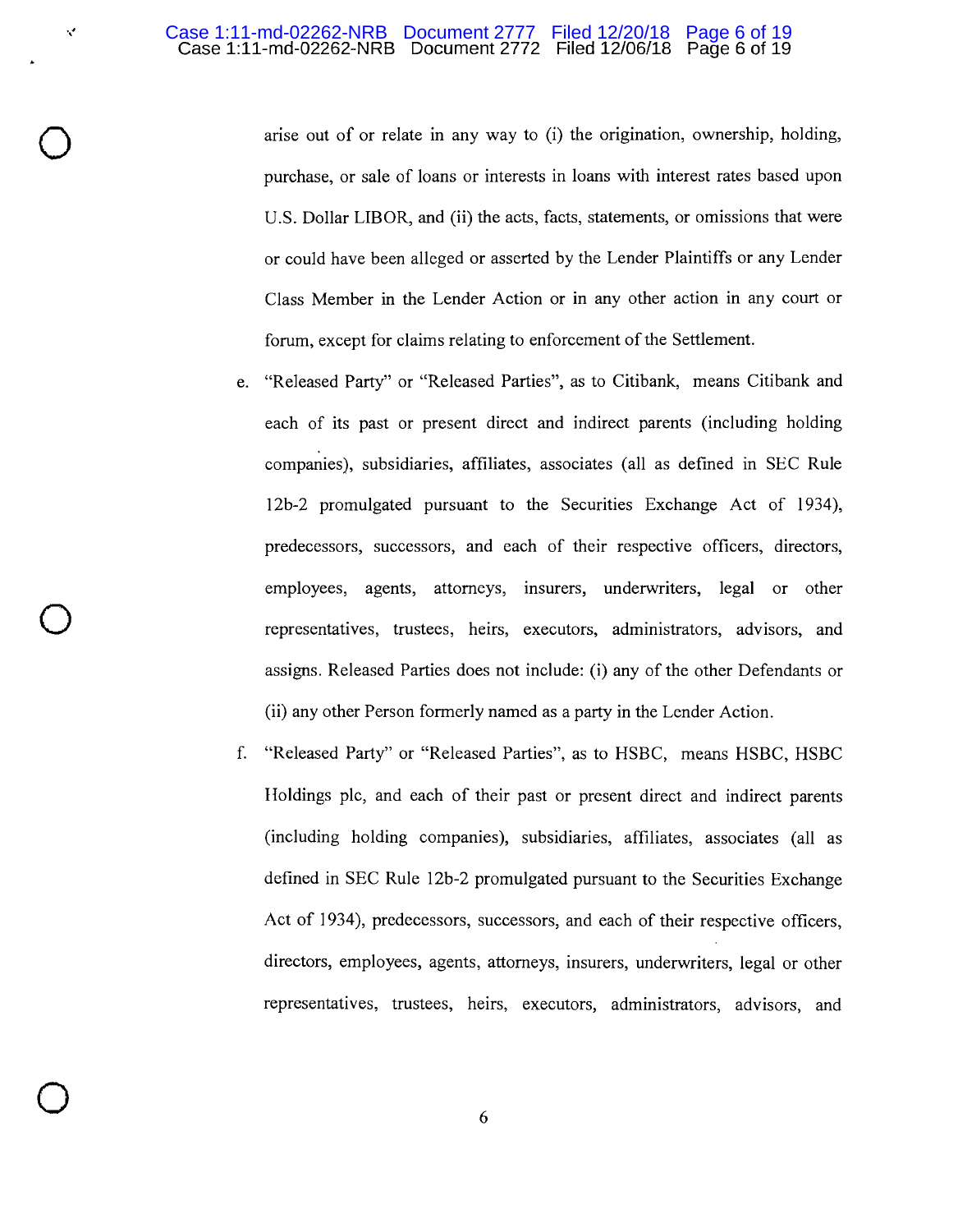,,

 $\bigcirc$ 

 $\bigcirc$ 

 $\bigcirc$ 

assigns. Released Parties does not include any of the other Defendants that are unaffiliated with HSBC or HSBC Holdings plc.

g. "Released Party" or "Released Parties" as to Barclays, means Barclays and each of its past or present direct and indirect parents (including holding companies), subsidiaries, affiliates, associates (all as defined in SEC Rule 12b-2 promulgated pursuant to the Securities Exchange Act of 1934), predecessors, successors, and each of their respective officers, directors, employees, agents, attorneys, insurers, underwriters, legal or other representatives, trustees, heirs, executors, administrators, advisors, and assigns.

8. Accordingly, the Court hereby bars all Released Claims against and by the Released Parties as provided herein.

9. The Court further orders that, as of the Effective Date, the Settling Defendants, including any and all of their successors in interest or assigns, hereby release and forever discharge any and all Settling Defendants' Claims, to the extent they relate to the subject matter of the Lender Action or its prosecution thereof, against Lender Plaintiffs, any of the Lender Class Members, and Lender Plaintiffs' Counsel. For purposes of this Final Judgment and Order of Dismissal with Prejudice:

> a. "Settling Defendant's Claims," with respect to Citibank, means claims including "Unknown Claims" as defined below, that any Released Party may have against a Releasing Party, as defined below, or Lender Plaintiffs' Counsel, shall include all claims and causes of action of every nature and description, whether known or unknown, whether arising under federal, state,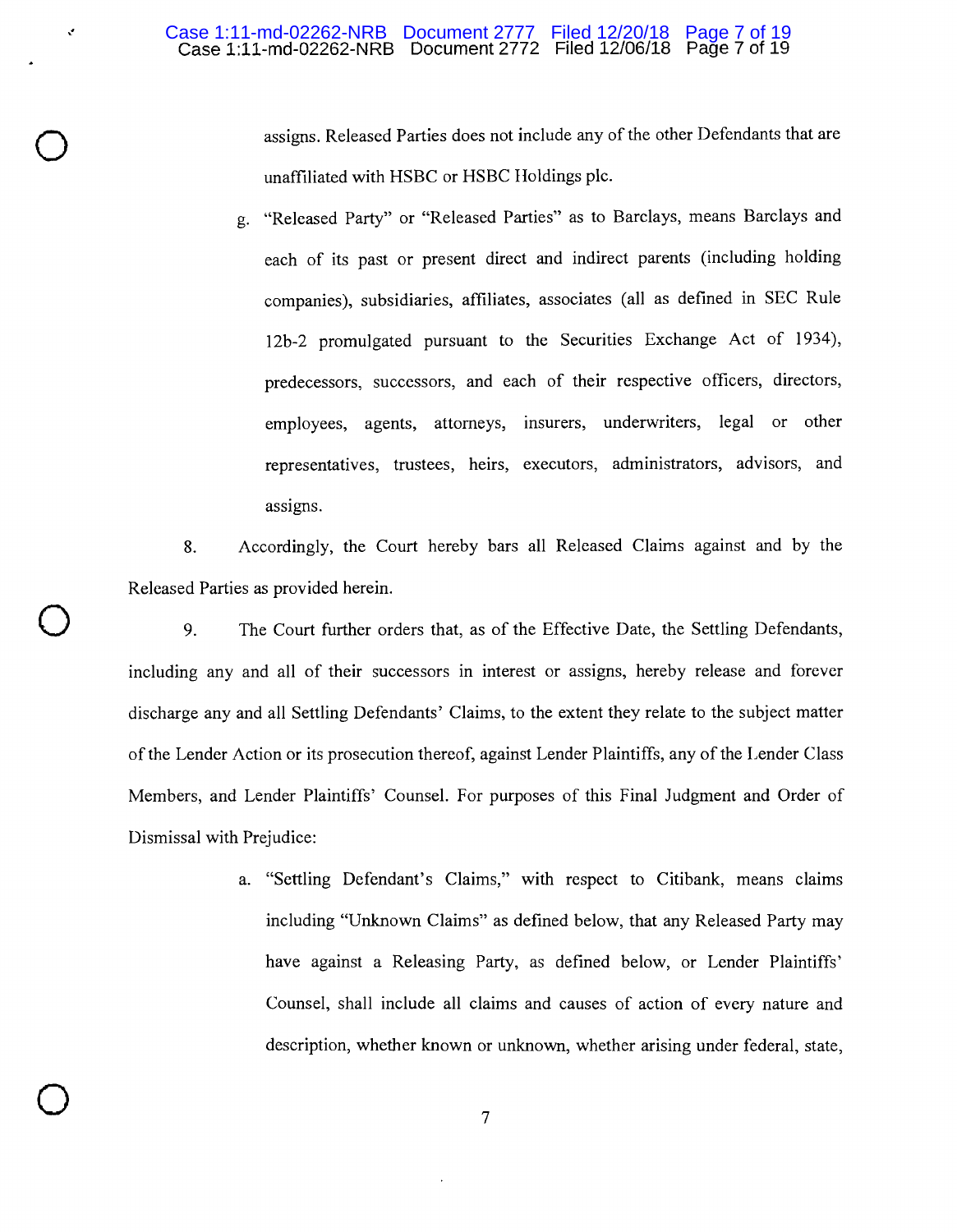# Case 1:11-md-02262-NRB Document 2772 Filed 12/06/18 Page 8 of 19 Case 1:11-md-02262-NRB Document 2777 Filed 12/20/18 Page 8 of 19

,.

 $\bigcirc$ 

 $\bigcirc$ 

 $\bigcirc$ 

common or foreign law (including Rule 11 of the Federal Rules of Civil Procedure), that arise out of or relate in any way to the institution, prosecution, or settlement of the claims against Citibank, except for claims relating to the enforcement of the Agreement. For the avoidance of doubt, Settling Defendant's Claims does not include claims relating to or arising out of non-U.S. Dollar LIBOR-Based Loan or any other claims that do not arise out of the factual predicate of the Lender Action.

- b. "Settling Defendant's Claims," with respect to HSBC, means all claims and causes of action of every nature and description, including "Unknown Claims" as defined below, whether arising under federal, state, common or foreign law (including Rule 11 of the Federal Rules of Civil Procedure), that arise out of or relate in any way to the institution, prosecution, or settlement of the Lender Action as against HSBC and HSBC Holdings plc, except for claims relating to the enforcement of the Settlement or claims related to any representation(s) made in the Memorandum of Understanding between HSBC and the Lender Plaintiffs, dated December 22, 2017, or the Agreement. For the avoidance of doubt, Settling Defendants' Claims do not include claims relating to or arising out of any transactions or contracts that HSBC or HSBC Holdings plc may have entered with Lerider Plaintiffs, Lender Plaintiffs' Counsel, or Lender Class Members.
- c. "Settling Defendant's Claims," with respect to Barclays, means all claims and causes of action of every nature and description, including Unknown Claims as defined below, whether arising under federal, state, common or foreign law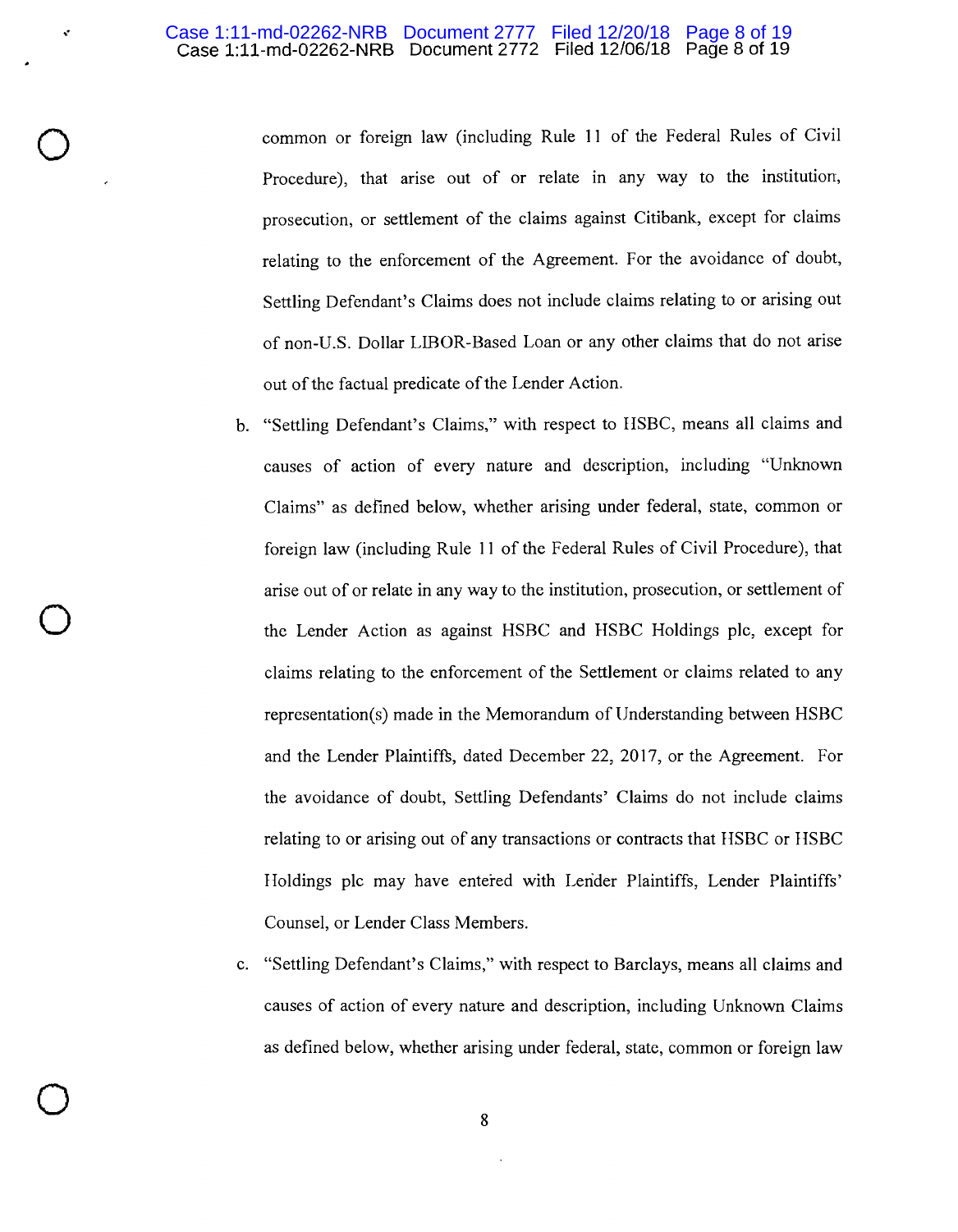·'

 $\bigcirc$ 

 $\bigcirc$ 

 $\bigcirc$ 

(including Rule 11 of the Federal Rules of Civil Procedure), that arise out of or relate in any way to the institution, prosecution, or settlement of the Lender Action as against Barclays, except for claims relating to the enforcement of the Settlement or claims related to any representation(s) made in the Memorandum of Understanding dated February 9, 2018 or the Barclays Agreement. For the avoidance of doubt, Settling Defendants' Claims do not include claims relating to or arising out of any transactions or contracts that Barclays may have entered with Lender Plaintiffs, Lender Plaintiffs' Counsel, or Lender Class Members.

d. "Unknown Claims" means any and all Released Claims against the Released Parties which Releasing Parties do not know or suspect to exist in his, her, or its favor as of the Effective Date of the Settlements, and the Settling Defendants' Claims against Releasing Parties which Released Parties do not know or suspect to exist in his, her, or its favor as of the Effective Date of the Settlements, which if known by the Releasing Parties or Released Parties might have affected his, her, or its decision(s) with respect to the Settlements. With respect to any and all Released Claims and Settling Defendants' Claims, the Parties stipulate and agree that by operation of this Final Judgment and Order of Dismissal with Prejudice, upon the Effective Date of the Settlements, Releasing Parties and Released Parties shall have expressly waived, and each Lender Class Member shall be deemed to have waived, and by operation of this Final Judgment and Order of Dismissal with Prejudice shall have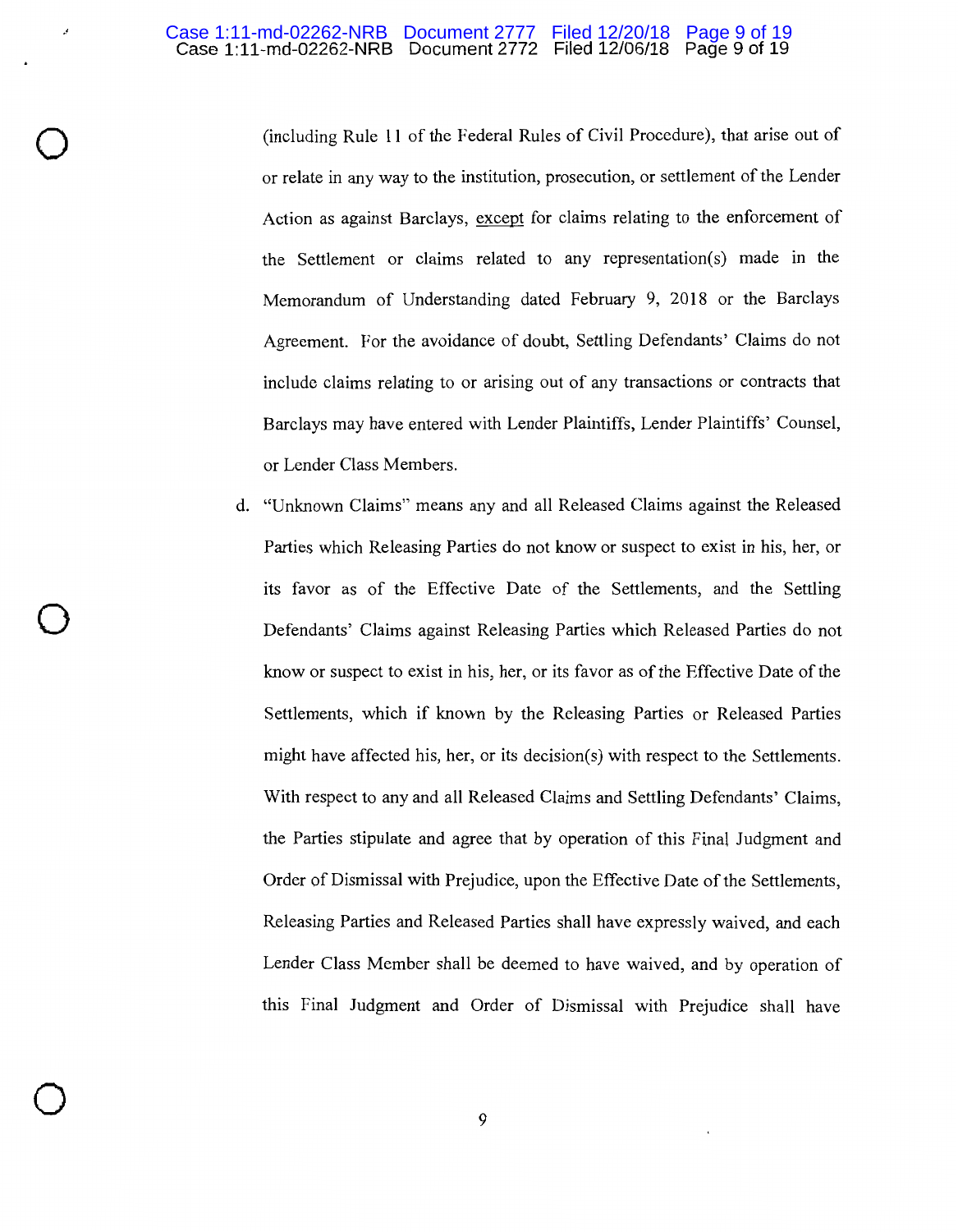expressly waived, the provisions, rights, and benefits of California Civil Code

§ 1542, which provides as follows:

·'

 $\bigcirc$ 

 $\bigcirc$ 

 $\bigcirc$ 

A GENERAL RELEASE DOES NOT EXTEND TO CLAIMS WHICH THE CREDITOR DOES NOT KNOW OR SUSPECT TO EXIST IN HIS OR HER FAVOR AT THE TIME OF EXECUTING THE RELEASE, WHICH IF KNOWN BY HIM OR HER MUST HAVE MATERIALLY AFFECTED HIS OR HER SETTLEMENT WITH THE DEBTOR.

and any and all provisions, rights and benefits conferred by any law of any state or territory of the United States, or principle of common law, which is similar, comparable, or equivalent to California Civil Code § 1542.

The Releasing Parties and Released Parties may hereafter discover facts other than or different from those which they now know or believe to be true with respect to the subject matter of the Released Claims and Settling Defendants' Claims. Nevertheless, Lender Plaintiffs and the Released Parties shall expressly, fully, finally, and forever settle and release, and each Lender Class Member, upon the Effective Date of the Settlements, shall be deemed to have, and by operation of this Final Judgment and Order of Dismissal with Prejudice shall have, fully, finally, and forever settled and released, any and all Released Claims and Settling Defendant's Claims, whether or not concealed or hidden, without regard to the subsequent discovery or existence of such different or additional facts. Lender Plaintiffs and the Released Parties acknowledge, and Lender Class Members shall be deemed to have acknowledged, that the inclusion of Unknown Claims in the definition of Released Claims as set forth herein and Settling Defendants' Claims was separately bargained for and was a key element of the Agreements.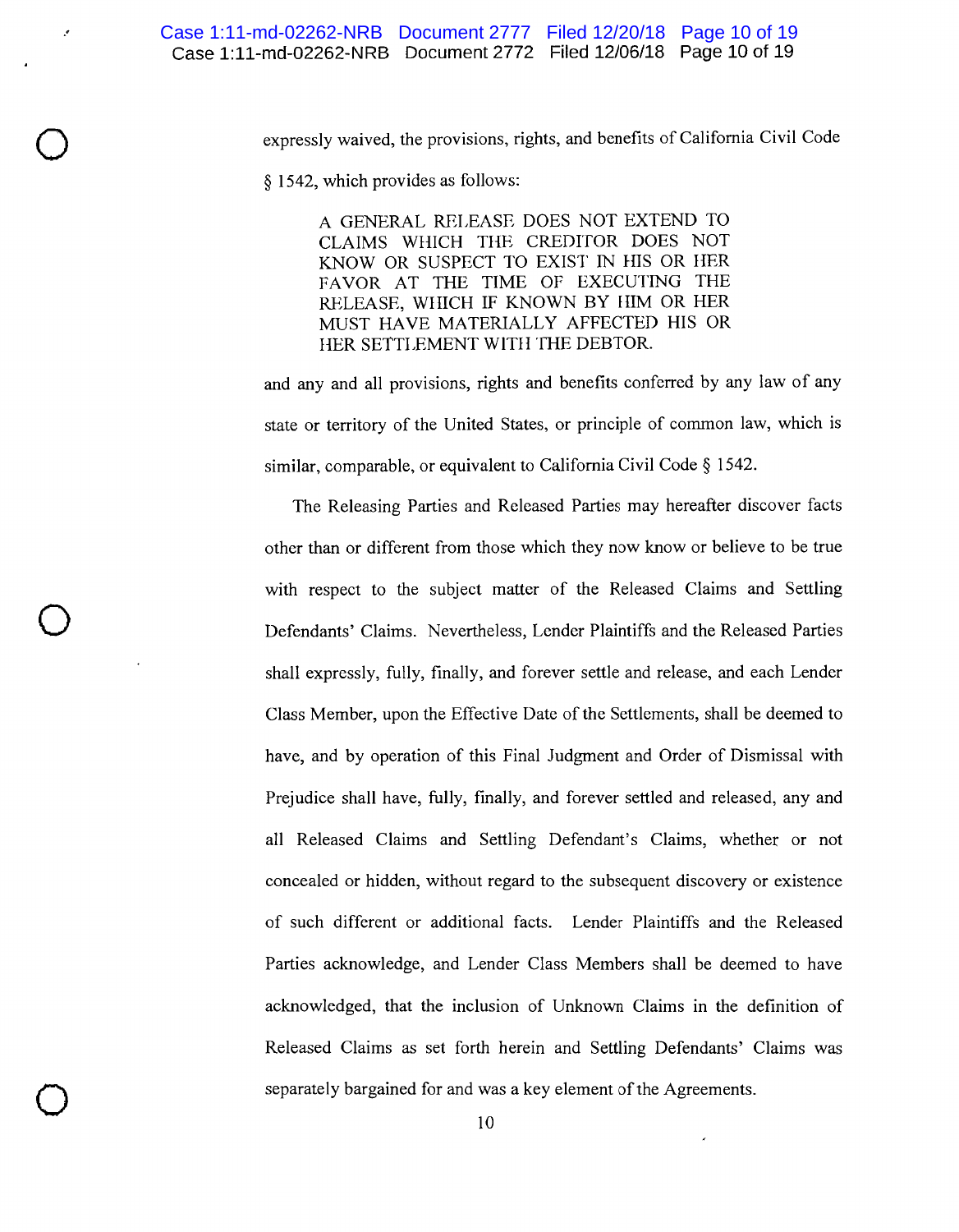#### Case 1:11-md-02262-NRB Document 2772 Filed 12/06/18 Page 11 of 19 Case 1:11-md-02262-NRB Document 2777 Filed 12/20/18 Page 11 of 19

 $\sim$ 

 $\bigcirc$ 

 $\bigcirc$ 

 $\bigcirc$ 

 $\mu^{up}$ 

10. Lender Plaintiffs' Counsel are awarded attorneys' fees in the amount of \$ **8, 680, 000.** plus interest at the same rate as earned by the Settlement Funds, and expenses, which sum includes experts' fees and expenses, in the amount of \$  $\frac{1}{4}$   $\frac{1}{3}$   $\frac{1}{12}$   $\frac{1}{12}$ *t+* **a,,oL** *,,\_+* ,,, *1/JJL*  plus interest at the same rate as earned by the Settlement Funds, such amounts to be paid from *<i>the different* out of the Settlement Funds no later than five (5) business days following the entry of this Final Judgment and Order of Dismissal with Prejudice. If, and when, as a result of any appeal and/or further proceedings on remand, or successful collateral attack, Lender Plaintiffs' Counsel's fees and expense award is overturned or lowered, or if the Settlements are terminated or are not approved by the Court, or if there is an appeal and any order approving the Settlements do not become final and binding upon the Lender Class Members, then, within thirty (30) calendar days after receiving notice of such an order from a court of appropriate jurisdiction, Lender Plaintiffs' Counsel shall refund the respective Settlement Funds such fees and expenses previously paid to them from the Settlement Funds plus interest thereon at the same rate as earned on the Settlement Funds in an amount consistent with such reversal or modification. Lender Plaintiffs' Counsel, as a condition of receiving such fees and expenses, on behalf of itself and each partner and/or shareholder of it, (including the law firm partners and/or shareholders) shall be subject to the jurisdiction of the Court for the purpose of enforcing this Final Judgment and Order of Dismissal with Prejudice and the Agreements, and each shall be liable for repayment of the attorneys' fees and litigation costs and expenses allocated to Lender Plaintiffs' Counsel, including all amounts paid as referral fees to other law firms, as well as accrued interest thereon. Upon application of Citibank, HSBC, Barclays, or their respective Counsel, the Court may summarily issue orders, including, without limitation, judgments and attachment orders and may make appropriate findings of or sanctions for contempt against Lender Plaintiffs' Counsel or any of its partners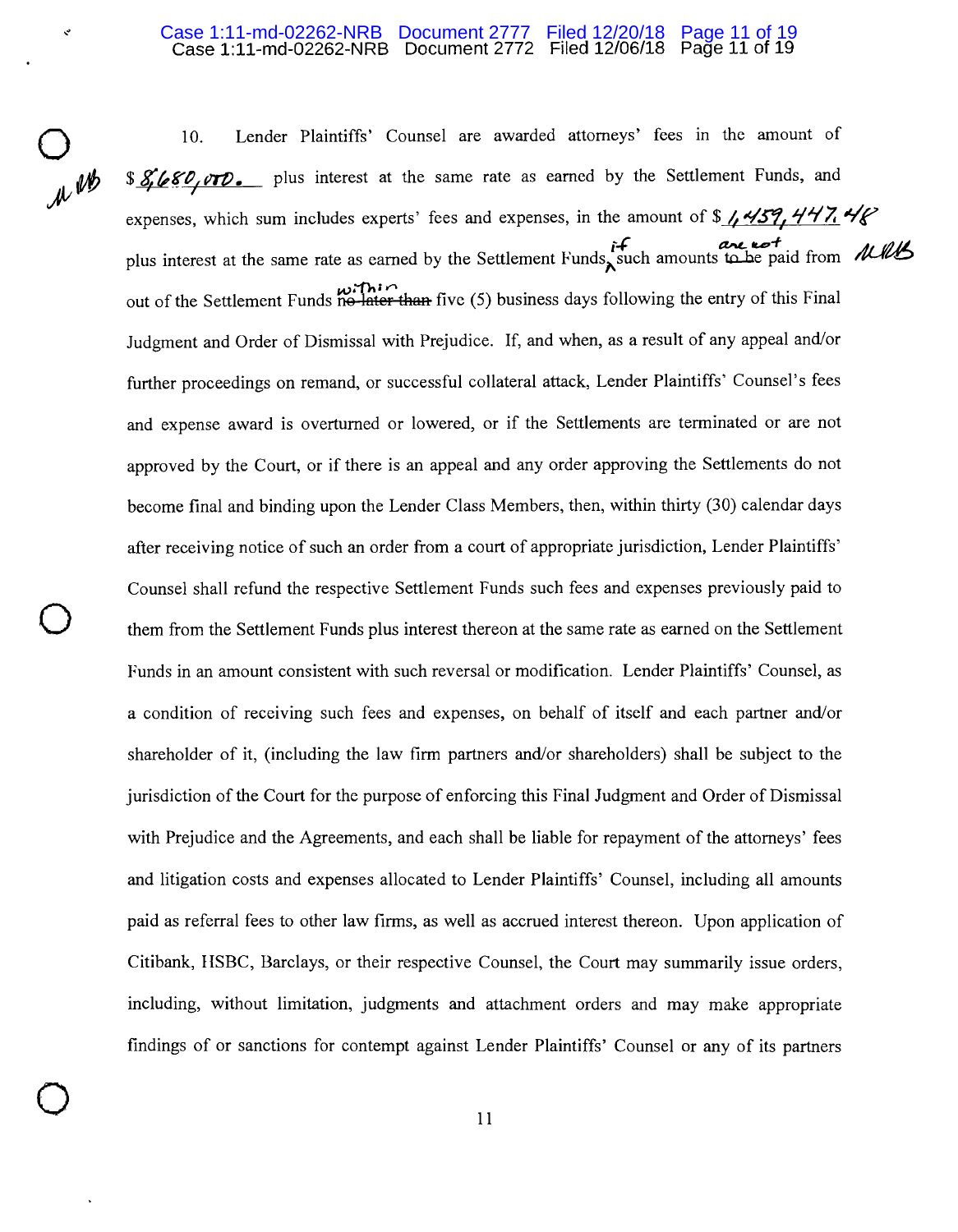# Case 1:11-md-02262-NRB Document 2772 Filed 12/06/18 Page 12 of 19 Case 1:11-md-02262-NRB Document 2777 Filed 12/20/18 Page 12 of 19

.,,

 $\bigcirc$ 

 $\bigcirc$ 

and/or shareholders should such Lender Plaintiffs' Counsel fail timely to repay fees and expenses pursuant to this paragraph.

11. Plaintiff The Government Development Bank for Puerto Rico is awarded the sum of  $\sqrt[3]{45}$  or  $\sqrt{2}$ , plus interest at the same rate as earned by the Settlement Funds, as reasonable costs and expenses and as a service award directly relating to the representation of the Lender Class.

12. The Court hereby finds that the proposed Plan of Distribution<sup>2</sup> is a fair and reasonable method to allocate the respective Net Settlement Funds among Lender Class Members.

The Court finds that the parties and their counsel have complied with each / request rement of Rule 11 of the

14. Neither this Final Judgment and Order of Dismissal with Prejudice, the Preliminary Approval Order, the Agreements (including the exhibits and Supplemental Agreements thereto), the Memorandum of Understanding between the Lender Plaintiffs and Citibank, dated November 15, 2017, the Memorandum of Understanding between the Lender Plaintiffs and HSBC, dated December 22, 2017, the Memorandum of Understanding between the Lender Plaintiffs and Barclays, dated February 9, 2018, nor any of the negotiations, documents or proceedings connected with them shall be:

> a. deemed or construed to be an admission or evidence of (i) the merit or lack of merit of any claim or defense; (ii) any violation of any statute or law; (iii) any liability or wrongdoing by anyone; (iv) the truth of any of the claims or

 $2$  The Plan of Distribution is found at ECF No. 2609-3.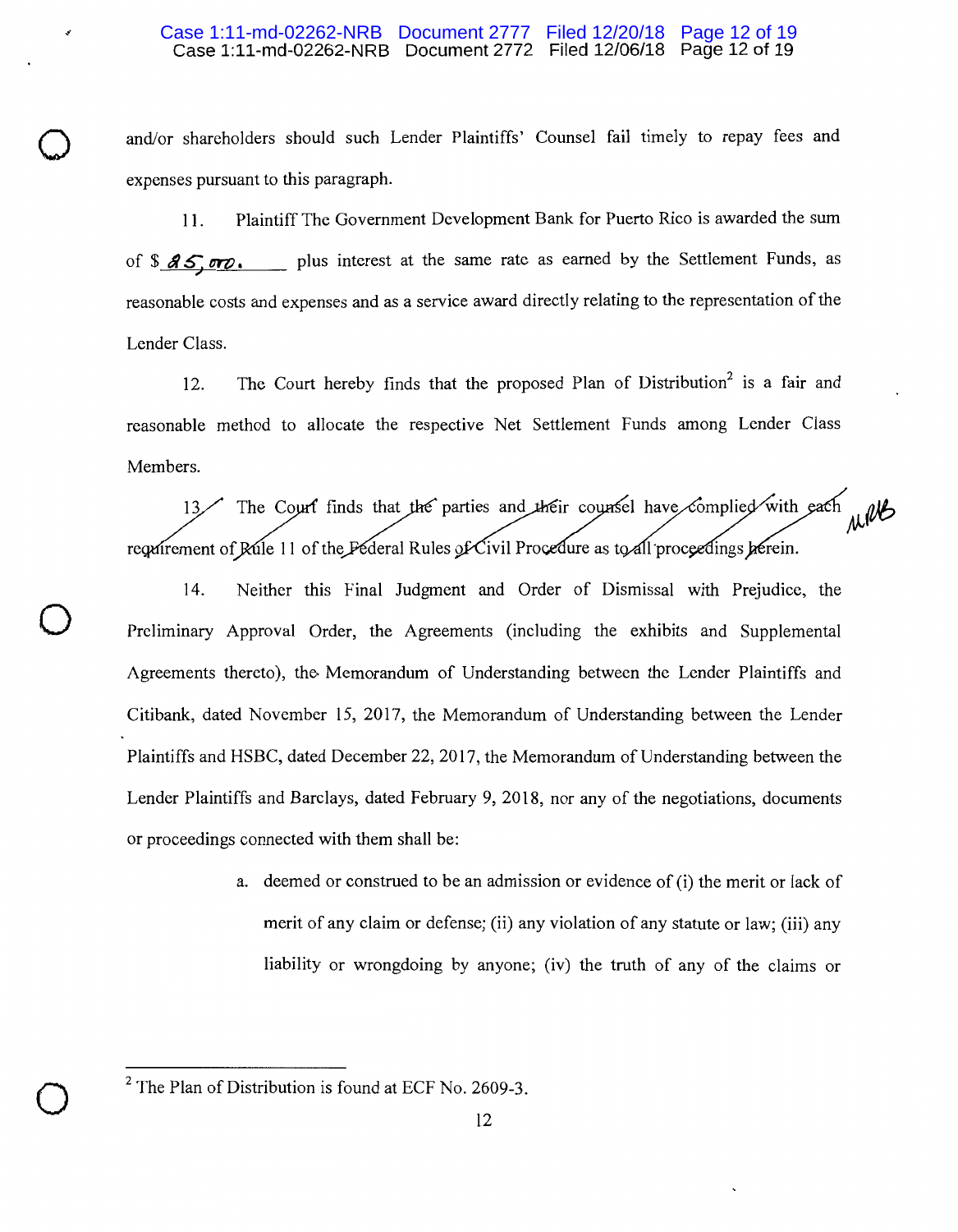$\bigcirc$ 

 $\bigcirc$ 

 $\bigcirc$ 

allegations alleged in the Lender Action; or (v) an admission of liability by any Person, including, without limitation, the Released Parties;

- b. construed against the Released Parties, the Lender Plaintiffs, or the Lender Class as an admission or concession that the consideration to be given hereunder represents the amount which could be or would have been recovered after trial;
- c. construed as, or received in evidence as, an admission, concession or presumption against the Lender Class or any Lender Class Member, that any of their claims are without merit or that damages recoverable in the Lender Action would not have exceeded the Settlement Amount;
- d. used or construed as an admission that any one or more of the Settling Defendants or Released Parties were or are otherwise subject to personal jurisdiction in the Court except as specifically provided the Agreements or in this Order; or
- e. offered or received in evidence as an admission, concession, presumption or inference against any of the Released Parties in any proceeding other than such proceedings as may be necessary to consummate or enforce the Agreements.

15. Notwithstanding the foregoing Paragraph 14, the Parties and other Released Parties may file or refer to this Final Judgment and Order of Dismissal with Prejudice, the Settlement Agreements, Preliminary Approval Order, and/or any proof of claim form: (a) to effectuate the liability protections granted hereunder or thereunder, including without limitation, to support a defense or counterclaim based on principles of *res judicata,* collateral estoppel,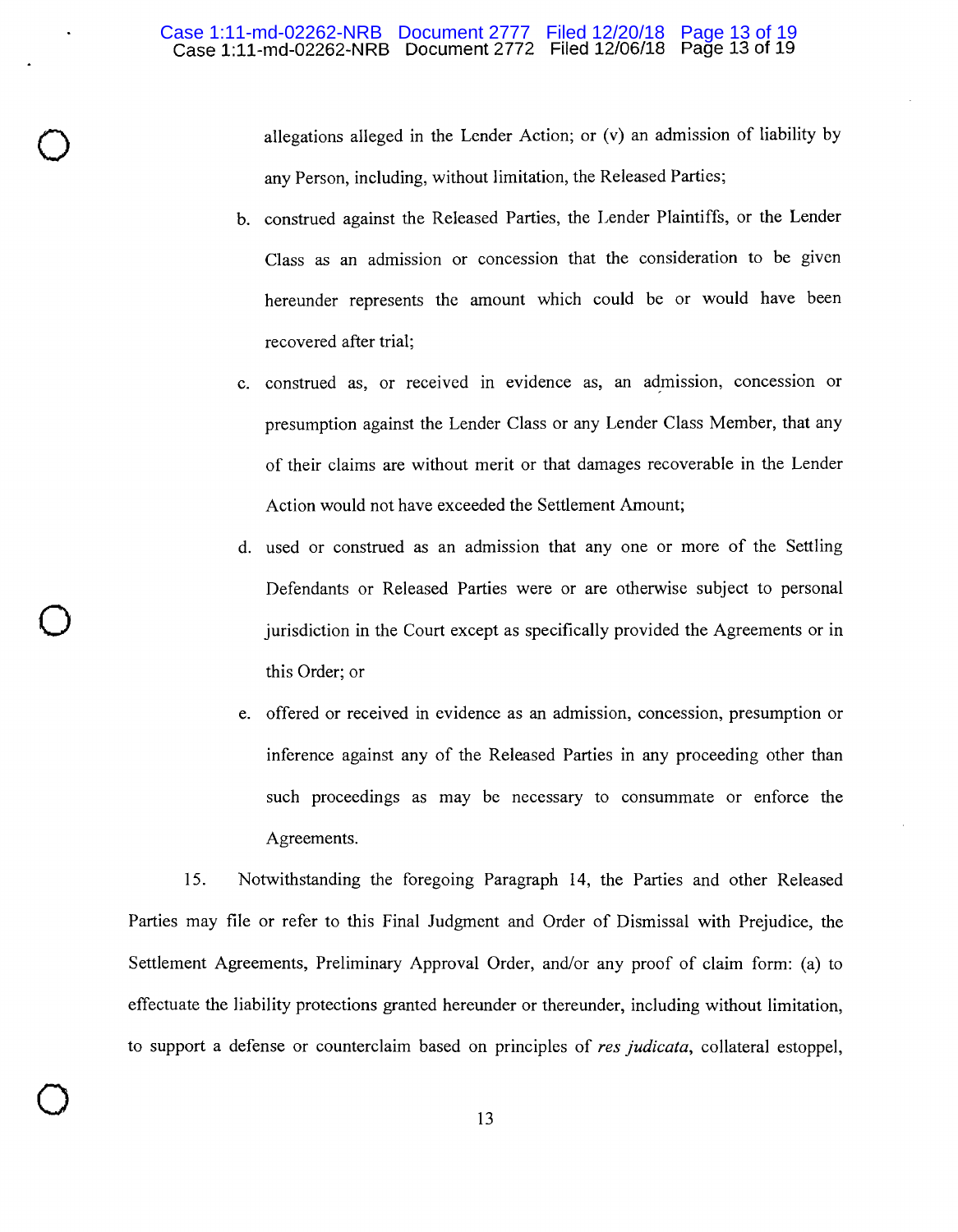# Case 1:11-md-02262-NRB Document 2772 Filed 12/06/18 Page 14 of 19 Case 1:11-md-02262-NRB Document 2777 Filed 12/20/18 Page 14 of 19

release, good-faith settlement, judgment bar or reduction, or any theory of claim preclusion or issue preclusion or similar defense or counterclaim; (b) to obtain a judgment reduction under applicable law; (c) to enforce any applicable insurance policies and any agreements relating thereto; or (d) to enforce the terms of the Agreements and/or this Final Judgment and Order of Dismissal with Prejudice.

16. Exclusive jurisdiction is hereby retained over (a) implementation of the Settlements and any award or distribution of monies under the Settlements; (b) hearing and determining applications for attorneys' fees, costs, expenses, and service awards to the Lender Plaintiffs; and (c) all Parties hereto solely for the purpose of construing, enforcing, and administering the Settlements.

# $\frac{1}{\sqrt{6}}$  The wetcut permitted by law. It 17. **The** Court bars claims against the Released Parties for contribution or

 $\bigcirc$ 

 $\bigcirc$ 

indemnification (however denominated) for all or a portion of any amounts paid or awarded in the Lender Action by way of any settlement, judgment or otherwise by any of the following:

- a. Any of the other Defendants<sup>3</sup> currently named in the Lender Action:
- b. Any other Person formerly named as a party in the Lender Action; or
- c. Any other Person subsequently added or joined as a party in the Lender Action.

<sup>&</sup>lt;sup>3</sup> The term "Defendants" includes Bank of America Corporation, Bank of America, N.A., Bank of Tokyo Mitsubishi UFJ Ltd., Barclays Bank plc, British Bankers' Association, BBA Enterprises Ltd., BBA LIBOR Ltd., Citigroup Inc., Citibank, N.A., Cooperatieve Centrale Raiffeisen-Boerenleenbank B.A., Credit Suisse Group AG, Deutsche Bank AG, HSBC Holdings plc, HSBC Bank plc, JPMorgan Chase & Co., JPMorgan Chase Bank, N.A., Lloyds Banking Group PLC, HBOS PLC, Royal Bank of Canada, The Norinchunkin Bank, The Royal Bank of Scotland Group PLC, UBS AG, WestLB AG, and Westdeutsche Immobilienbank AG, and any other Person or Persons who are or were named as defendants in the Lender Action at any time up to and including the date of this Final Judgment and Order of Dismissal with Prejudice.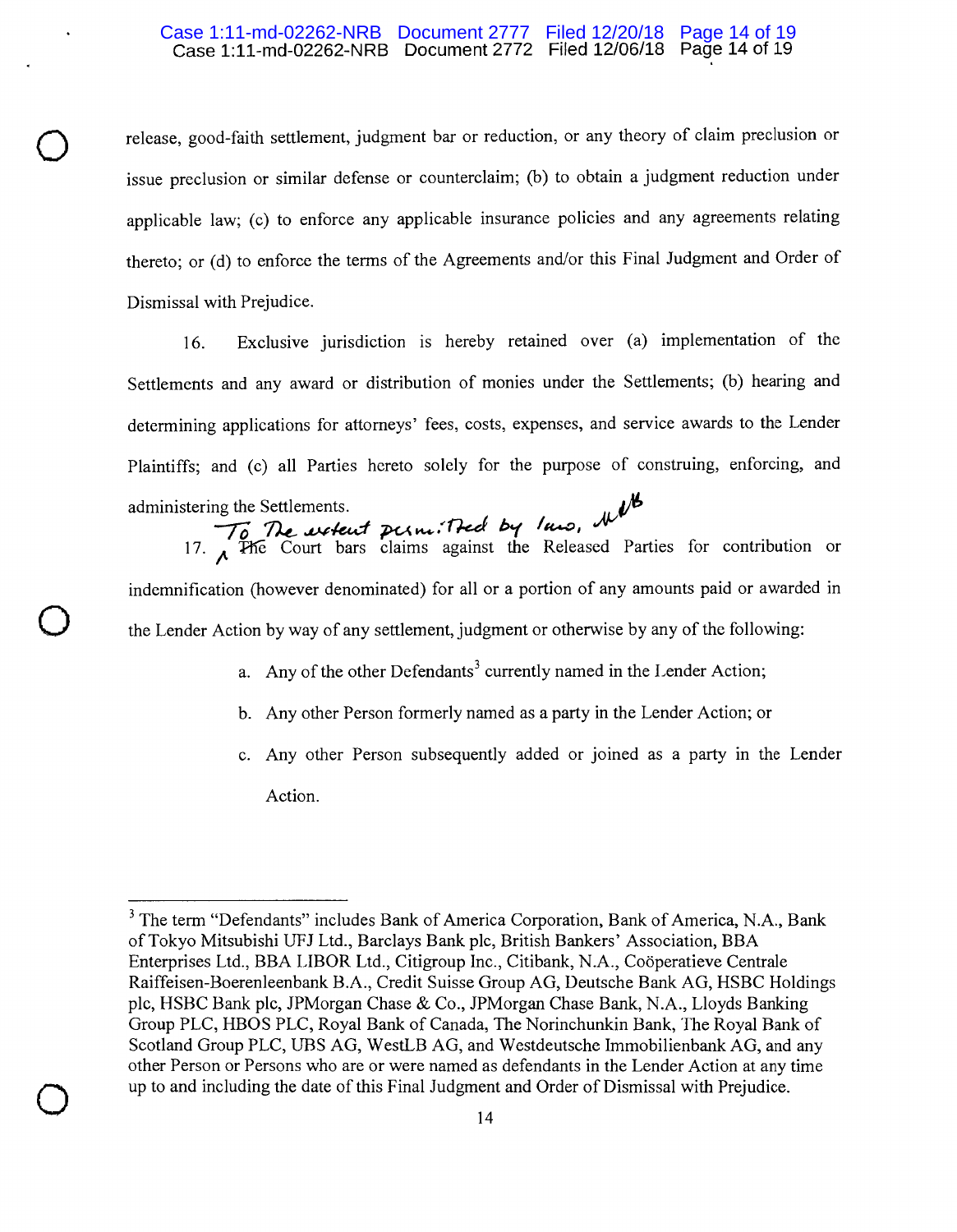$\mu$  $\mu$  $\phi$ To The woken't permitted by law,

 $\bigcirc$ 

 $\bigcirc$ 

 $\bigcirc$ 

18. The Court bars claims by the Released Parties for contribution or indemnification (however denominated) for all or a portion of any amounts paid or awarded in the Lender Action by way of any settlement, judgment or otherwise by any of the following:

- a. Any of the other Defendants currently named in the Lender Action;
- b. Any other Person formerly named as a party in the Lender Action; or
- c. Any other Person subsequently added or joined as a party in the Lender Action.

19. Should any court determine that any Defendant or other co-conspirator is or was legally entitled to any kind of contribution or indemnification from any Released Parties arising out of or related to Released Claims, any money judgment subsequently obtained by the Lender Plaintiffs against any Defendant or other co-conspirator shall be reduced to an amount such that, upon paying the entire amount, the Defendant or other co-conspirator would have no claim for contribution, indemnification or similar claims (however denominated) against the Released Parties.

20. Without further order of the Court, the Parties may agree to reasonable extensions of time to carry out any of the provisions in the Settlement Agreements.

21. There is no just reason for delay in the entry of this Final Judgment and Order of Dismissal with Prejudice and immediate entry by the Clerk of the Court is directed pursuant to Rule 54(b) of the Federal Rules of Civil Procedure.

22. The finality of this Final Judgment and Order of Dismissal with Prejudice shall not be affected, in any manner, by any appeals concerning the attorneys' fees and expenses awarded herein, the award to Lender Plaintiff, or the Plan of Distribution.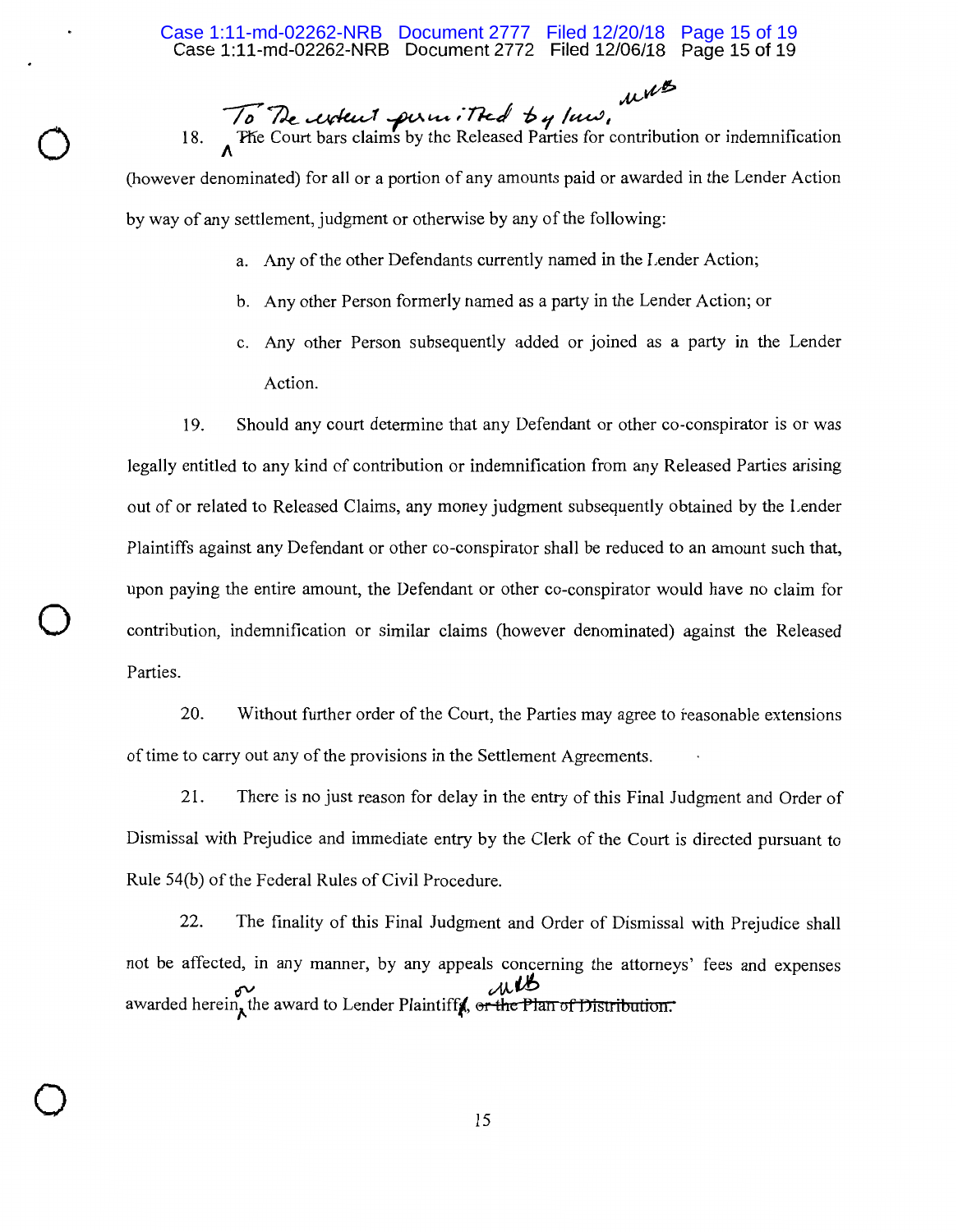#### Case 1:11-md-02262-NRB Document 2772 Filed 12/06/18 Page 16 of 19 Case 1:11-md-02262-NRB Document 2777 Filed 12/20/18 Page 16 of 19

 $\bigcirc$ 

 $\bigcirc$ 

 $\bigcirc$ 

23. In the event that a Settlement does not become final and effective in accordance with the terms and conditions set forth in its Agreement, then, except as otherwise provided in the Agreement, the Preliminary Approval Order, and this Final Judgment and Order of Dismissal with Prejudice, the Agreement shall be rendered null and void of no further force or effect, and all Parties shall be deemed to have reverted *nunc pro tune* to their respective status prior to the execution of their Memorandum of Understanding ("MOU"), and the Parties shall proceed in all respects as if the MOU and the respective Agreement had not been executed and the related orders had not been entered, without prejudice in any way from the negotiation, fact, or terms of the respective Settlement, and preserving all of their respective claims and defenses in the Lender Action, and shall revert to their respective positions in the Lender Action.

24. In the event that a Settlement does not become final and effective in accordance with the terms and conditions set forth in that Agreement, the Escrow Agent shall refund that Settlement's Settlement Fund, less amounts already expended for notice and administration expenses pursuant to the terms of said Agreement, to Settling Defendant within ten (10) business days thereafter. At the request of a Settling Defendant or Lender Plaintiffs, the Escrow Agent or the Escrow Agent's designee shall apply for any tax refund owed to that Settlement's Gross Settlement Fund and pay the percentage of the proceeds of the tax refund, after deduction of any fees and expenses incurred in connection with such application(s) for refund, to the respective Settling Defendant.

25. All agreements made and orders entered during the course of this Lender Action relating to the confidentiality of information shall survive the Settlements and be binding on the Parties, including but not limited to the Stipulation and Protective Order entered on March 21, 2016 (ECF No. 1347).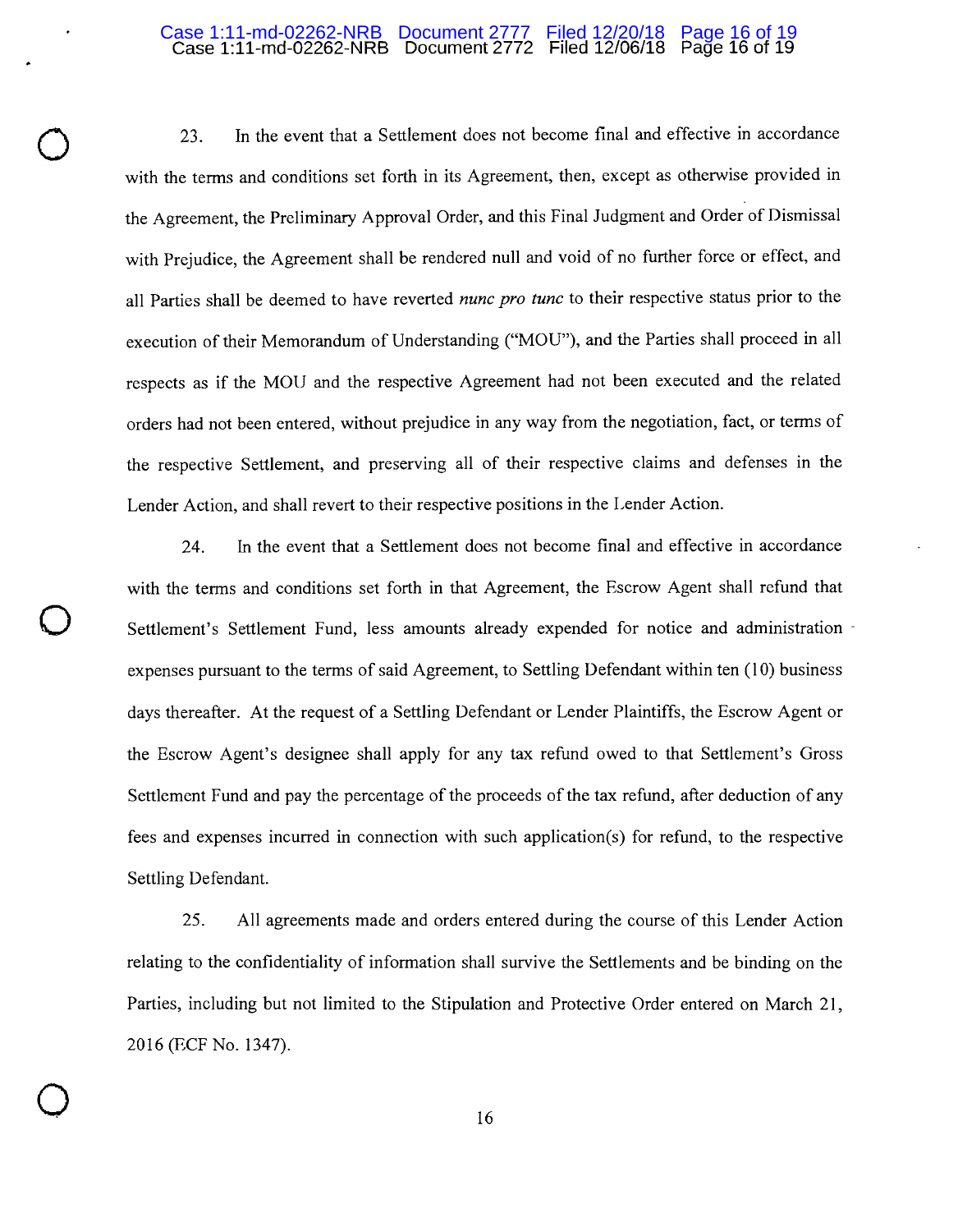Dated: Ceum **Du 2**018

 $\bigcirc$ 

A

 $\bigcirc$ 

Kami Kuch Buchwech

NAOMI REICE BUCHWALD UNITED STATES DISTRICT JUDGE

 $\cdot$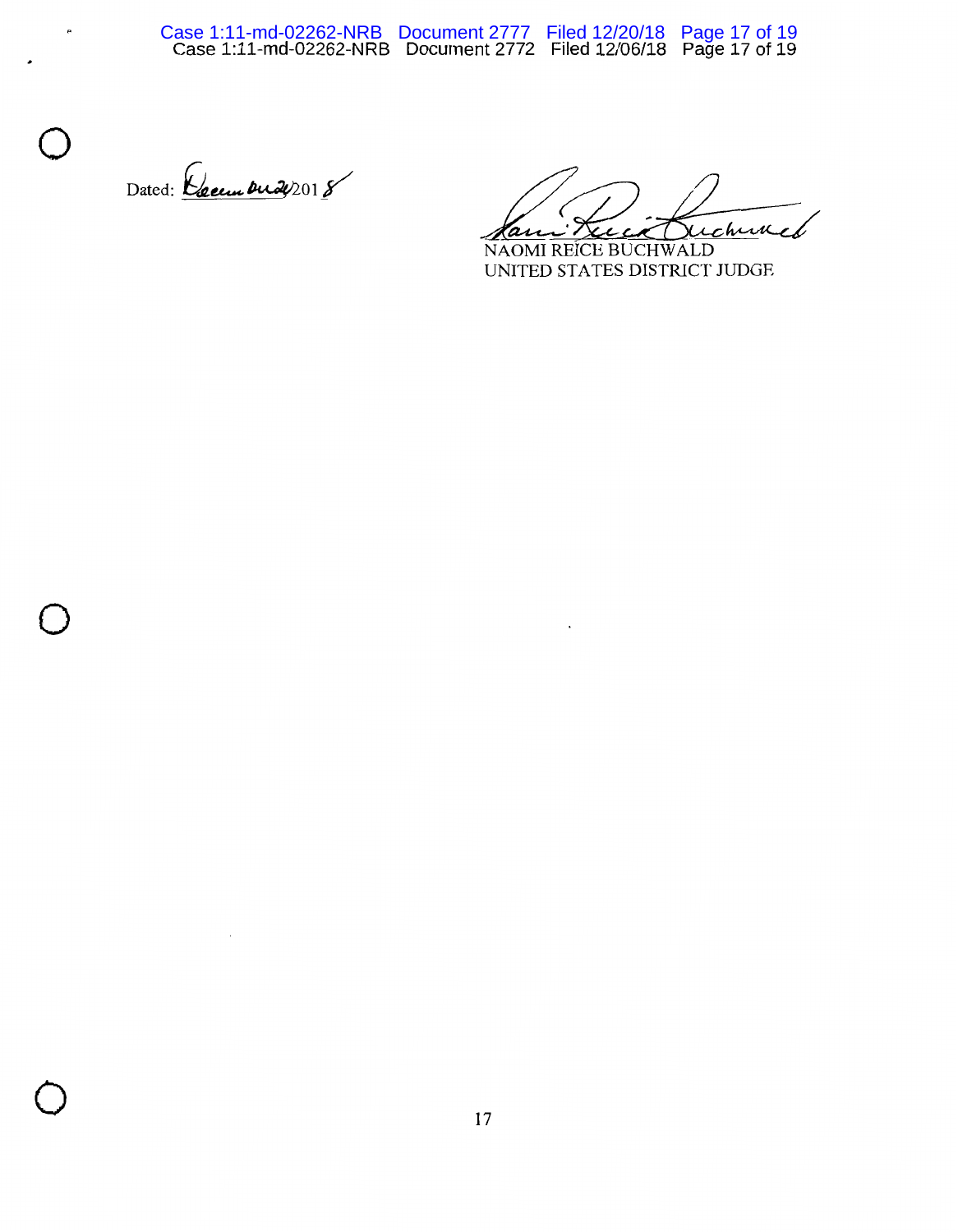# **EXHIBIT A**

- I. Harbor Loans of Leesville, Inc.
- 2. King Loan Service, Inc.

,

 $\bigcirc$ 

¢,

 $\bigcirc$ 

 $\bigcirc$ 

- 3. United Credit Corp of Lake Charles
- 4. United Credit Corp of Vidalia
- 5. Salix Capital US, Inc.
- 6. Darby Financial Products
- 7. Capital Ventures International
- 8. The City of Philadelphia
- 9. The Pennsylvania Intergovernmental Cooperation Authority
- 10. Prudential Investment Portfolios 2, f/k/a Dryden Core Investment Fund, o/b/o PGIM Core Short-Term Bond Fund (f/k/a Prudential Core Short-Term Bond Fund)
- 11. PGIM Core Ultra Short Bond Fund {£'k/a Prudential Core Taxable Money Market Fund)
- 12. Carolina Quick Cash
- 13. Federal National Mortgage Association
- 14. The Federal Home Loan Mortgage Corporation
- 15. Federal Deposit Insurance Corporation as Receiver for:
	- a. Amcore Bank, N.A.
	- b. AmTrust Bank
	- c. BankUnited, F.S.B.
	- d. California National Bank
	- e. Colonial Bank
	- f. Community Banks of Colorado
	- g. Corus Bank, N.A.
	- h. Downey Savings and Loan Association, F .A.
	- i. Eurobank
	- j. First Community Bank
	- k. First Federal Bank of California, F.S.B.
	- I. First National Bank
	- m. First Regional Bank
	- n. Frontier Bank
	- o. Georgian Bank
	- p. Guaranty Bank
	- q. Hillcrest Bank
	- r. Imperial Capital Bank
	- s. IndyMac Bank, F .S.B.
	- t. Integra Bank, N.A.
	- u. Irwin Union Bank and Trust Company
	- v. La Jolla Bank, F.S.B.
	- w. Lydian Private Bank